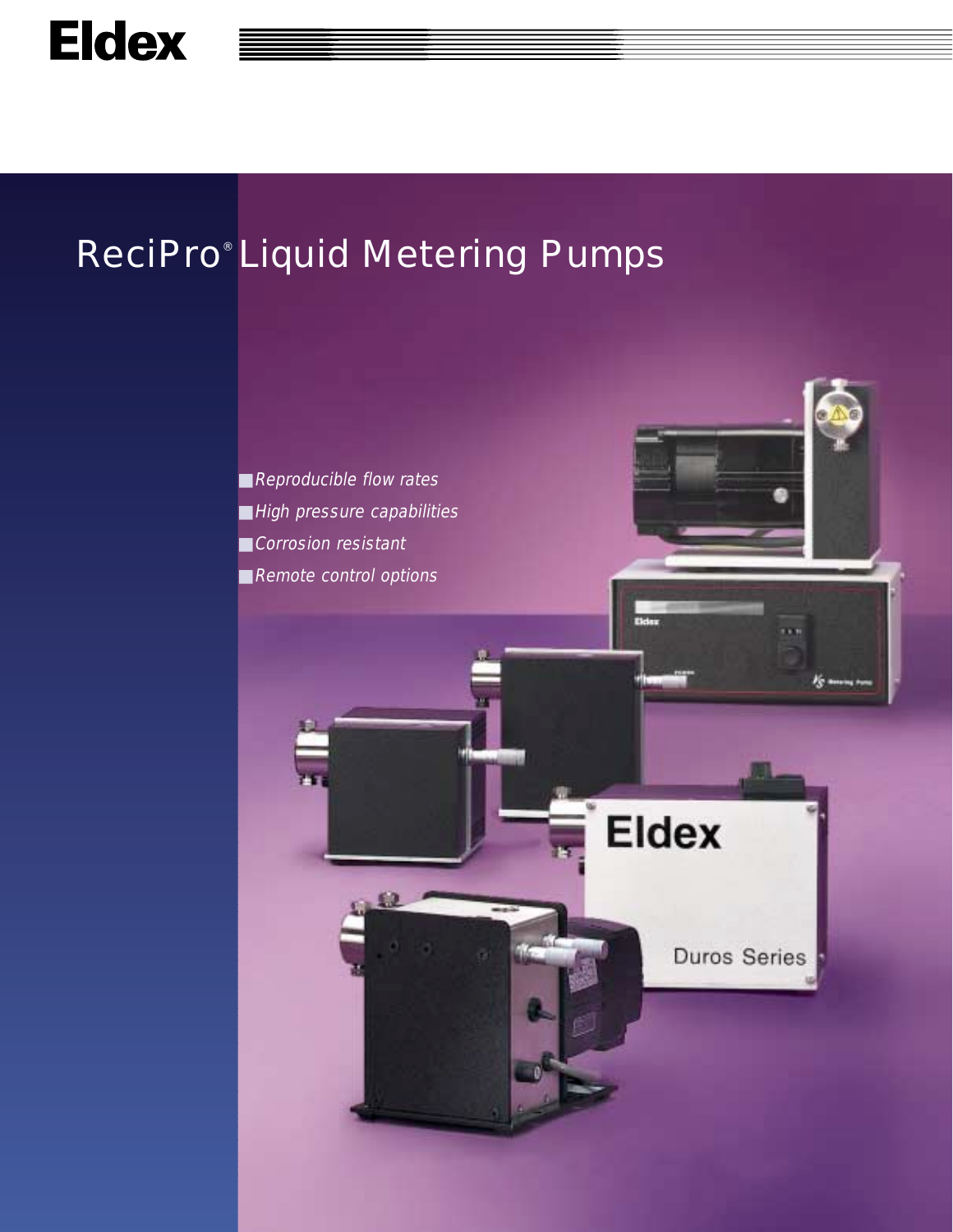# **Eldex**

# HP Series ReciPro ®

#### Eldex metering pumps

can be used wherever precise flow rate control, particularly at high pressures, is required.

We manufacture a wide range of ReciPro pumps grouped into three different pump families; the HP Series, the Duros® Series, and the VS Series. We can customize our designs to meet your specific requirements.

All Eldex ReciPro metering pumps are based on a positive displacement, reciprocating piston design, which gives you precise flow control.

Eldex ReciPro pumps are capable of flow rates ranging from 0.02 to 144 mL/min, at pressures up to 5000 psi. Our ReciPro products include single piston pumps (A, B, or CC), dual piston pumps (AA or BB), and triple piston pumps (BBB).

Pumps with multiple pistons have their channels out of phase for minimized pulsation, and can be operated either independently, or, with the use of a manifold, in parallel.

ReciPro pumps are designed for, and ideally suited to, the following applications:

- HPLC
- Column washing
- Post column reaction
- Column testing
- Pilot plant
- **Reactant feed**
- Flow Injection Analysis

#### Reproducible metering

Precise metering at high pressure is attained by a positive displacement, reciprocating piston assembly. The piston is driven by a constant speed motor via a specially contoured cam. The cam profile is designed so the piston rapidly intakes and delivers a smooth, constant volume of fluid to the end of the piston stroke. Thus, motor efficiency is maximized and pulsation minimized.

#### Micrometer control

Reproducible metering is attained by precise control of the piston's stroke length and rapid response check valves. The piston's stroke length is fixed by a precision micrometer which is simple to use and assures reproducible metering. The inlet and outlet check valves regulate flow direction.

The piston assembly is uniquely designed to permit an even application of the force driving the piston a detail which helps to ensure exact, reliable liquid transfer and extended seal life.

#### Corrosion resistance

The materials in the liquid end of Eldex pumps are carefully chosen for corrosion resistance. The piston is sapphire, and the inlet and outlet valves incorporate sapphire seats and ruby balls.

The standard piston seal material is an ultra-high molecular weight polyethylene with excellent chemical compatbility characteristics. For specialized applications, a graphite fiber reinforced PTFE seal may be substituted.

The liquid end housing is made of type 316 stainless steel because of its superior resistance to corrosion. In applications requiring the use of extremely corrosive materials, Kel-F® or PEEK<sup>®</sup> versions of the liquid ends are available.

#### Reliable Design

The compact pump housing, unique piston assembly and many other features demonstrate our dedication to building precision metering pumps made to last. We know they last because users all over the world tell us time and again that their Eldex pumps are still performing after years of continuous use.



Micrometer precisely controls flow rate

Reproducible metering and corrosion resistant materials

Wide range of models in the HP Series for specific flow and pressure requirements.

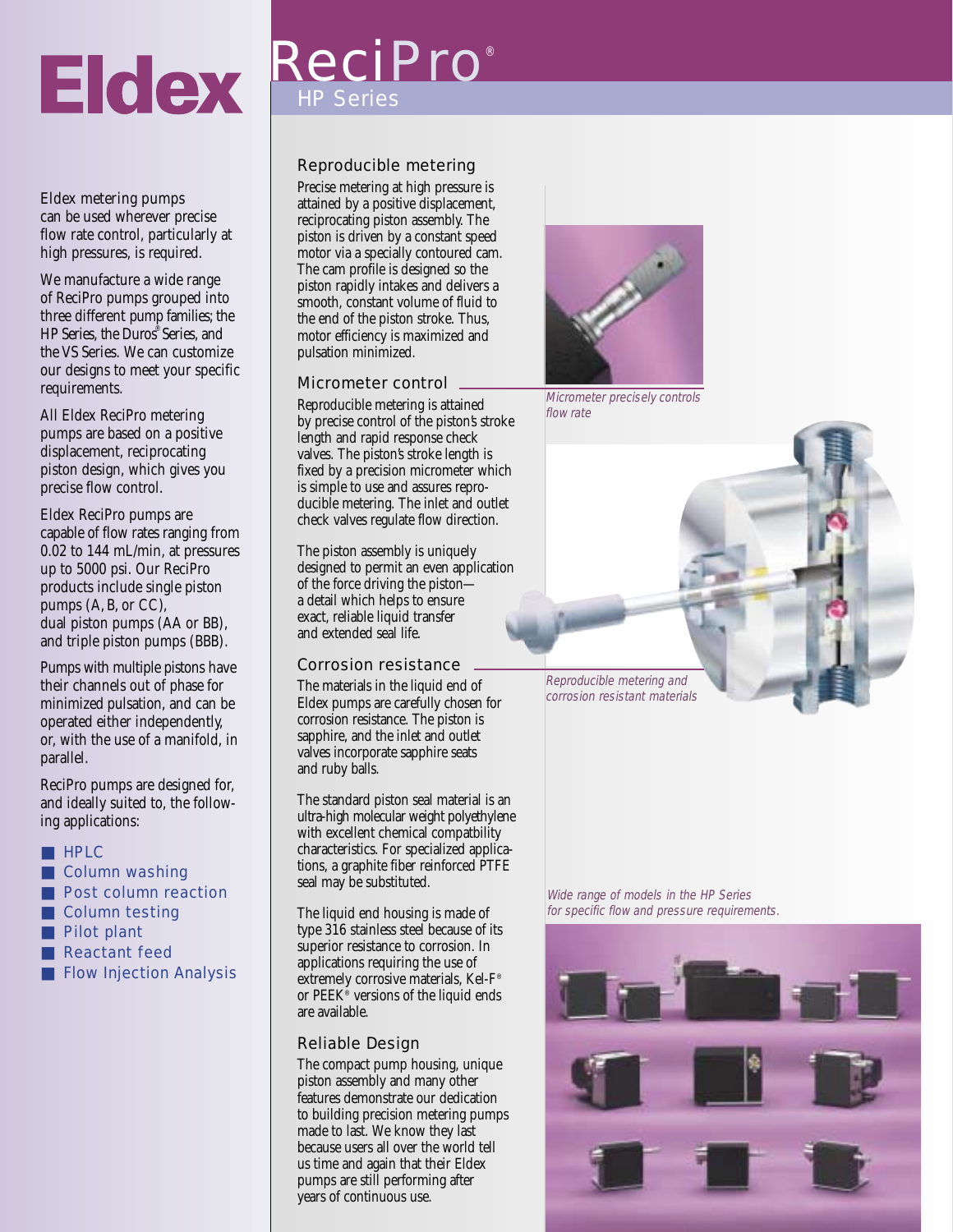#### Duros Series

The Duros Series of metering pumps from Eldex combines the low price of a mechanically controlled pump with the performance and convenience of much more expensive pumps.

#### Precision

Duros Series pumps produce precise metering because they use the same mechanical principle of a reciprocating piston as our HP Series. And, like other Eldex pumps, the Duros Series minimizes unswept volumes by always displacing to the end of the piston's cylinder, even when operating at less than full stroke length.

#### Smooth flow

Duros pumps have smooth delivery at all flow rates. Flow pulsation is minimized by both a more rapidly refilling cam than on other models, and by a specially designed, constant motion mechanism which results in smooth flow at all flow rates.

#### Direct dial

Flow rates are set directly in mL/min. Metering pumps in this price range usually use either imprecise dial mechanisms, which are all but impossible to reset precisely, or micrometers, which, although precise, require calculations to set a flow rate. The direct dial in the Duros Series can be precisely reset and is easy to use.

#### Robust construction

Like all Eldex pumps, Duros pumps are built to last. A cast housing and precision mechanical assembly result in a rugged pump designed to provide long-term service. Wetted parts are carefully chosen for their corrosion resistance, and metal-free configurations are also available.

Pulsations minimized with variable fulcrum mechanism

Direct dial for precise flow rate control



The Duros Series offers the performance and convenience of much more expensive pumps.

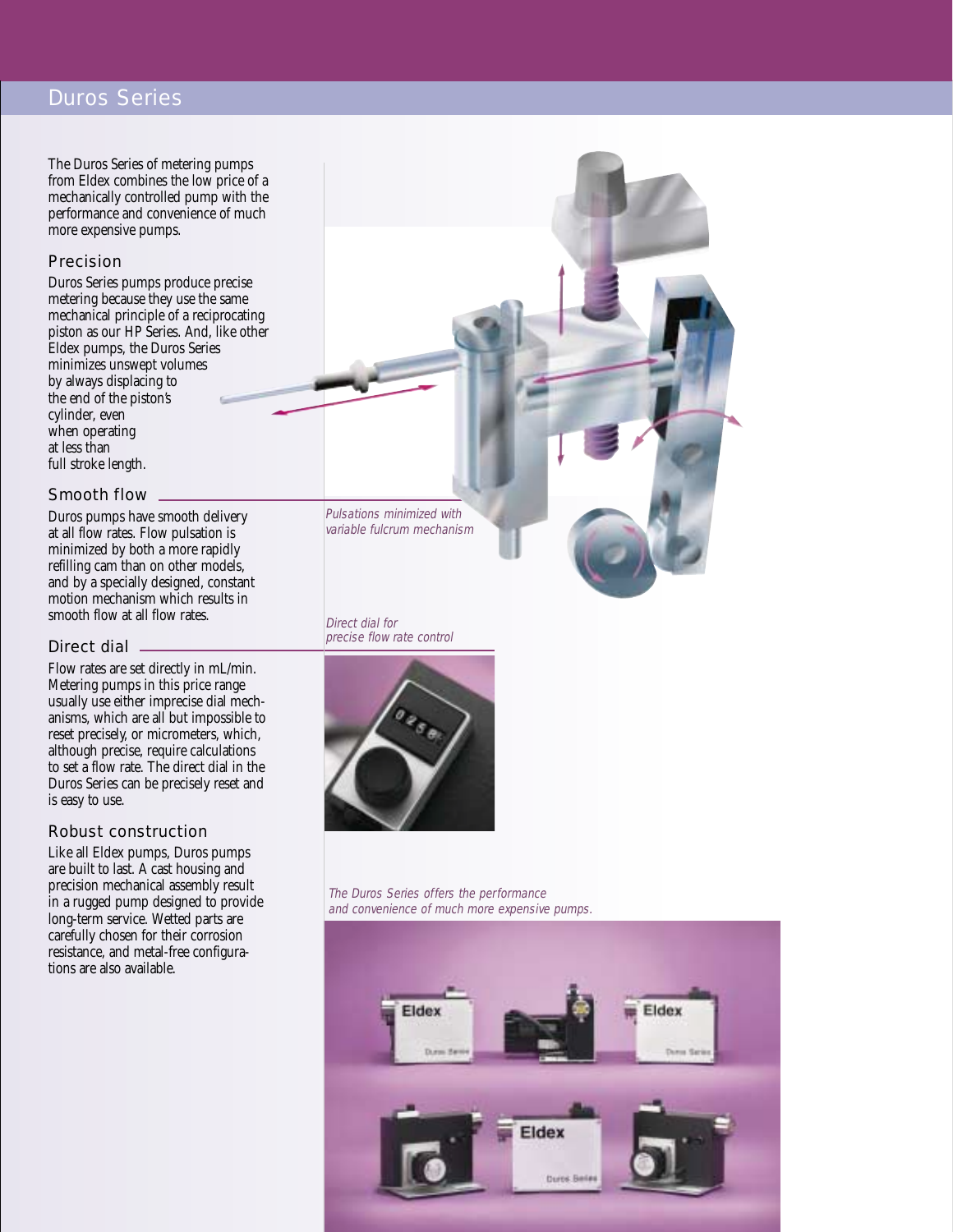## VS Series

#### Remote Control

Eldex VS Series pumps provide the convenience of remote control operation without sacrificing the precision and reliability of micrometer or direct dial controlled pumps. All VS Series pumps use the same principle of design as the HP Series.

#### Convenient Control Options

The VS Series pumps, which include both a pump and pump controller, have many flexible control options. For local control, a potentiometer on the front panel provides manual flow rate control.

#### Input options

For remote control, a controller can precisely set the flow rate by sending one of a wide variety of user selectable voltage or current loop signals. The signal is sent from your controller to the two position terminal block (input signal and ground connection) on the rear panel of the pump controller and sets the pump's motor speed.

Even broader flow rate ranges are available with the addition of an optional precision micrometer, which provides for variation of the piston's stroke length. The VS Series pumps are an ideal, inexpensive solution to OEM, process control and chromatography solvent delivery requirements.

#### Durable Design

VS Series pumps utilize a unique technology which allows us to vary the speed of reliable AC synchronous motors, the same type of motors which provide years of service to our HP or Duros metering pumps.

The wetted materials are carefully chosen for corrosion resistance, using the same materials and options available on our HP and Duros pumps.

Several remote control options for setting flow rate



Eldex VS Series pumps provide the convenience of remote control operation



# **Options**

#### Non-Metallic

Most ReciPro metering pumps can be made with either Kel-F® or PEEK® liquid end assemblies, eliminating type 316 stainless steel as a material of contact. The only metal contacted in Kel-F based pumps is gold, while PEEK® based pumps do not have any metallic parts in the fluid path.



#### Piston Wash

Designed to be added to any 1/8" piston ReciPro pump, the optional piston wash system can significantly enhance piston seal life.

The use of buffers or solutions which crystallize when exposed to air can lead to abrasion of the piston seal. The wash system allows you to flush a washing solution behind the piston, thereby preventing crystallization.

#### Quick Connect Liquid End Kit

The Quick Connect Kit simplifies removal and installation of the liquid end assembly.

#### Plumbing **Connections**

A variety of plumbing configurations are available so that connecting to your system is easy.

#### Explosion Proof

Some models in the HP Series are available with explosion proof motors. Motors meet Class I, Group D requirements.



Explosion proof motors for hazardous locations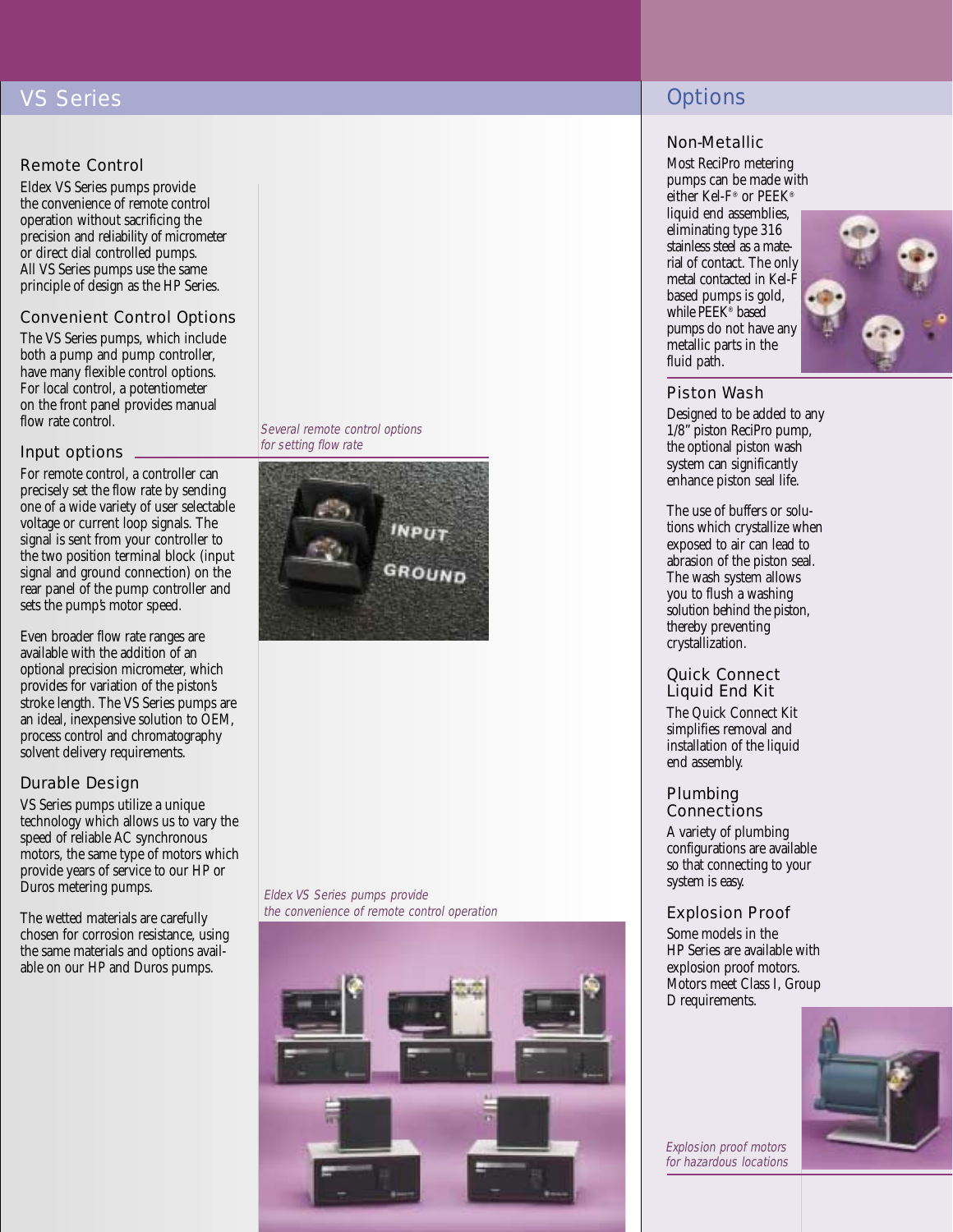# Choosing the right Eldex pump

#### Use this guide to help you find the best pump for your application.

- 1 Decide which of the three families of pumps is best suited to your needs: HP Series, Duros Series, or VS Series.
- **2** Select the voltage your require.
- **3** Select the materials of construction.
- 4 Select a pump you will operate in in the upper range of its capacity.

#### Common Specifications

#### Wetted Parts:

For 316: type 316 stainless steel, sapphire, ruby, gold, UHMW polyethylene, Kel-F® For PEEK®: PEEK®, sapphire, ruby, UHMW polyethylene, inert polymers For Kel-F®: Kel-F®, sapphire, ruby, gold, UHMW polyethylene

Abbreviations: Pumps with a "-4" in the model number use 1/4" pistons, all others are 1/8". Pumps with CE in the model number are CE certified.

**Reproducibility:** typically  $\pm 0.3\%$ 

Viscosity Limit: 500 centipoise

#### Tubing Connections:

Inlet valves: 1/4"-28 plastic fitting for 1/8" plastic tubing

Outlet valves: 10-32 tube nut, ferrule for 1/16" tubing (Kel-F® and PEEK® pumps use 1/4"-28 plastic fittings for inlet and outlet valves; BB and BBB pumps use 1/8" Swagelok® fittings for inlet and outlet valves).

*Valves with special fittings available on request.*

#### VS Control Options\*:

Voltage: 5/10/12/24 VDC Current Loop: 1-5 or 4-20 mA

*\*BB and BBB VS have only 0-10 VDC remote control as standard*

#### Approximate Dimensions and Weights:

| Pump<br>Type  | <b>Dimensions</b><br>$(L \times W \times H$ inches) | Weight<br>(pounds) |
|---------------|-----------------------------------------------------|--------------------|
| А             | $8x\sqrt{5}x5$                                      | 6                  |
| B & CC        | $8 \times 8 \times 6$                               | 11                 |
| AA            | $7 \times 11 \times 7$                              | 11                 |
| <b>BBB</b>    | $13 \times 10 \times 6$                             | 30                 |
| VS Controller | 8x9x5                                               | 8                  |

## HP SERIES

■ Micrometer control of flow rate

| <b>Voltage</b> | <b>115 VAC</b>                                            |                               |                               |                        | <b>230 VAC</b>                                                                                                                                        |  |  |
|----------------|-----------------------------------------------------------|-------------------------------|-------------------------------|------------------------|-------------------------------------------------------------------------------------------------------------------------------------------------------|--|--|
|                | <b>Flow Rate</b><br><b>Range</b> <sup>§</sup><br>(mL/min) | <b>Max</b><br>Press.<br>(psi) | <b>Model</b><br><b>Number</b> | Order<br><b>Number</b> | <b>Flow Rate</b><br><b>Model</b><br>Order<br><b>Max</b><br><b>Range</b> <sup>§</sup><br><b>Number</b><br><b>Number</b><br>Press.<br>(mL/min)<br>(psi) |  |  |
| 316            | $0.02 -$<br>0.5                                           | 5000                          | $A-10-S$                      | 1000                   |                                                                                                                                                       |  |  |
| s/s            | $0.05 -$<br>1.5                                           | 5000                          | $A-30-S$                      | 1003                   | $0.05 -$<br>1.5<br>5000<br>A-30-S-2 CE<br>1440                                                                                                        |  |  |
|                | 3.0<br>$0.1 -$                                            | 2500                          | $A-60-S$                      | 1005                   | $0.1 -$<br>3.0<br>2500<br>$A-60-S-2$<br>1006                                                                                                          |  |  |
|                | $0.2 -$<br>6.0                                            | 1000                          | $A-120-S$                     | 1384                   | $0.1 -$<br>3.0<br>2500<br>A-60-S-2 CE<br>1441                                                                                                         |  |  |
|                | $0.2 - 8.0$                                               | 5000                          | $B-100-S$                     | 1011                   | $0.2 -$<br>6.0<br>1000<br>$A-120-S-2$<br>1385                                                                                                         |  |  |
|                | $1.0 - 32.0$                                              | 2000                          | $B-100-S-4$                   | 1013                   | $0.2 - 8.0$<br>5000<br>B-100-S-2 CE<br>1442                                                                                                           |  |  |
|                | $0.2 - 6.0$                                               | 5000                          | $AA-60-S$                     | 1474                   | $1.0 - 32.0$<br>2000<br>B-100-S-4-2 CE<br>1443                                                                                                        |  |  |
|                | $0.2 - 10.0$                                              | 5000                          | AA-100-S                      | 1018                   | $0.2 - 10.0$<br>5000<br>AA-100-S-2 CE<br>1444                                                                                                         |  |  |
|                | $-100.0$<br>1.0                                           | 5000                          | BBB-4                         | 1020                   | $1.0 - 80.0$<br>5000<br><b>BBB-4-2</b><br>1021                                                                                                        |  |  |
|                |                                                           |                               |                               |                        |                                                                                                                                                       |  |  |
| <b>PEEK</b>    | $0.02 -$<br>0.5                                           | 4000                          | $A-10-S-PK$                   | 1281                   |                                                                                                                                                       |  |  |
|                | $0.05 -$<br>1.5                                           | 4000                          | $A-30-S-PK$                   | 1282                   | $0.05 -$<br>1.5<br>4000<br>A-30-S-PK-2 CE<br>1449                                                                                                     |  |  |
|                | $0.1 -$<br>3.0                                            | 2500                          | $A-60-S-PK$                   | 1284                   | $0.1 -$<br>3.0<br>2500<br>$A-60-S-PK-2$<br>1285                                                                                                       |  |  |
|                | $0.2 -$<br>6.0                                            | 1000                          | A-120-S-PK                    | 1289                   | 3.0<br>$0.1 -$<br>2500<br>A-60-S-PK-2 CE<br>1450                                                                                                      |  |  |
|                | $0.2 - 8.0$                                               | 4000                          | <b>B-100-S-PK</b>             | 1287                   | $0.2 -$<br>6.0<br>1000<br>1290<br>A-120-S-PK-2                                                                                                        |  |  |
|                | $1.0 - 32.0$                                              | 2000                          | B-100-S-4-PK                  | 1307                   | 8.0<br>4000<br><b>B-100-S-PK-2 CE</b><br>$0.2 -$<br>1451                                                                                              |  |  |
|                | $0.2 - 6.0$                                               | 4000                          | $AA-60-S-PK$                  | 1475                   | $1.0 - 32.0$<br>2000<br>B-100-S-4-PK-2 CE 1452                                                                                                        |  |  |
|                | $2.0 - 10.0$                                              | 4000                          | AA-100-S-PK                   | 1293                   | $0.2 - 10.0$<br>4000<br>AA-100-S-PK-2 CE 1453                                                                                                         |  |  |
|                |                                                           |                               |                               |                        |                                                                                                                                                       |  |  |
| <b>Kel-F</b>   | $0.05 - 1.5$                                              | 2000                          | $A-30-SF$                     | 1128                   | $0.05 -$<br>1.5<br>2000<br>A-30-SF-2 CE<br>1445                                                                                                       |  |  |
|                | $0.1 -$<br>3.0                                            | 2000                          | $A-60-SF$                     | 1129                   | $0.1 -$<br>3.0<br>2000<br>$A-60-SF-2$<br>1215                                                                                                         |  |  |
|                | 6.0<br>$0.2 -$                                            | 1000                          | A-120-SF                      | 1386                   | $0.1 -$<br>3.0<br>2000<br>A-60-SF-2 CE<br>1446                                                                                                        |  |  |
|                | $0.2 -$<br>8.0                                            | 2000                          | <b>B-100-SF</b>               | 1189                   | $0.2 -$<br>8.0<br>2000<br>1447<br><b>B-100-SF-2 CE</b>                                                                                                |  |  |
|                | $0.2 - 10.0$                                              | 2000                          | <b>AA-100-SF</b>              | 1156                   | 2000<br>$0.2 - 10.0$<br>AA-100-SF-2 CE<br>1448                                                                                                        |  |  |

## PUMPS WITH EXPLOSION PROOF MOTORS

■ Motor meets Class I Group D requirements

|     | Voltage 115 VAC                                    |                               |                               |                        |
|-----|----------------------------------------------------|-------------------------------|-------------------------------|------------------------|
|     | <b>Flow Rate</b><br>Range <sup>§</sup><br>(mL/min) | <b>Max</b><br>Press.<br>(psi) | <b>Model</b><br><b>Number</b> | Order<br><b>Number</b> |
|     |                                                    |                               |                               |                        |
| 316 | $0.2 - 5.7$                                        | 5000                          | $B-72-EXP$                    | 1472                   |
| s/s | $1.0 - 23.0$                                       | 1250                          | $B-72-4-EXP$                  | 1473                   |

§ Maximum flow rate specifications are based on theoretical volume displacement; actual flow rates will vary depending on such factors as fluid viscosity, compressibility and temperature. Minimum flow rates are stated per channel, maximum flow rates are stated with combined channels.